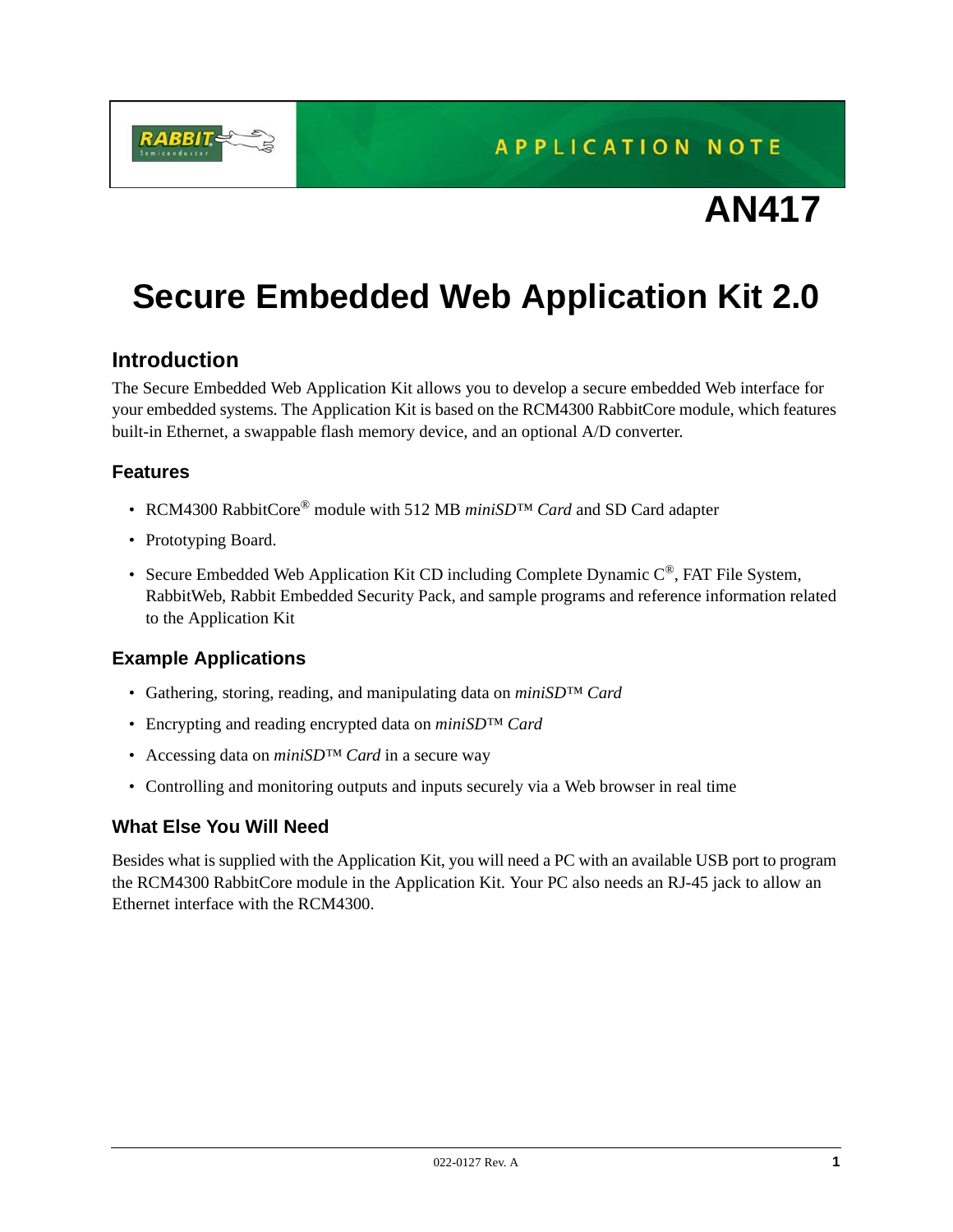# **Hardware Setup**

The *Secure Embedded Web Application Kit 2.0 Getting Started* instructions included with the Application Kit show how to set up and program the RCM4300. [Figure 1](#page-1-0) summarizes the setup process.



*Figure 1. Application Kit Setup*

<span id="page-1-0"></span>The following steps from the *Secure Embedded Web Application Kit 2.0 Getting Started* instructions list the steps to place the RCM4300 RabbitCore module on the Prototyping Board once Dynamic C, the Dynamic C software modules, and the software from the supplemental CD have been installed on your computer.

## **Step 1 — Prepare the Prototyping Board**

To facilitate handling the Prototyping Board, snap in four plastic standoffs to the four holes at the corners from the bottom side of the Prototyping Board.

## **Step 2 — Insert the** *miniSD***™** *Card*

Insert the *miniSD™ Card*.into the *miniSD* Card holder on the RCM4300. The card is designed to fit easily only one way — do *not* bend the card or force it into the slot. While you insert the card, take care to avoid touching the electrical contacts on the bottom of the card to prevent electrostatic discharge damage to the card and to keep any moisture or other contaminants off the contacts. You will sense a soft click once the card is inserted completely.

## **Step 3 — Attach RCM4300 Module to Prototyping Board**

Turn the RCM4300 module so that the mounting holes line up with the corresponding holes on the Prototyping Board. Insert the metal standoffs, secure them from the bottom of the Prototyping Board using three screws and washers, then insert the module's header J4 on the bottom side into header socket RCM1 on the Prototyping Board. (You may use plastic standoffs instead of the metal standoffs and screws.)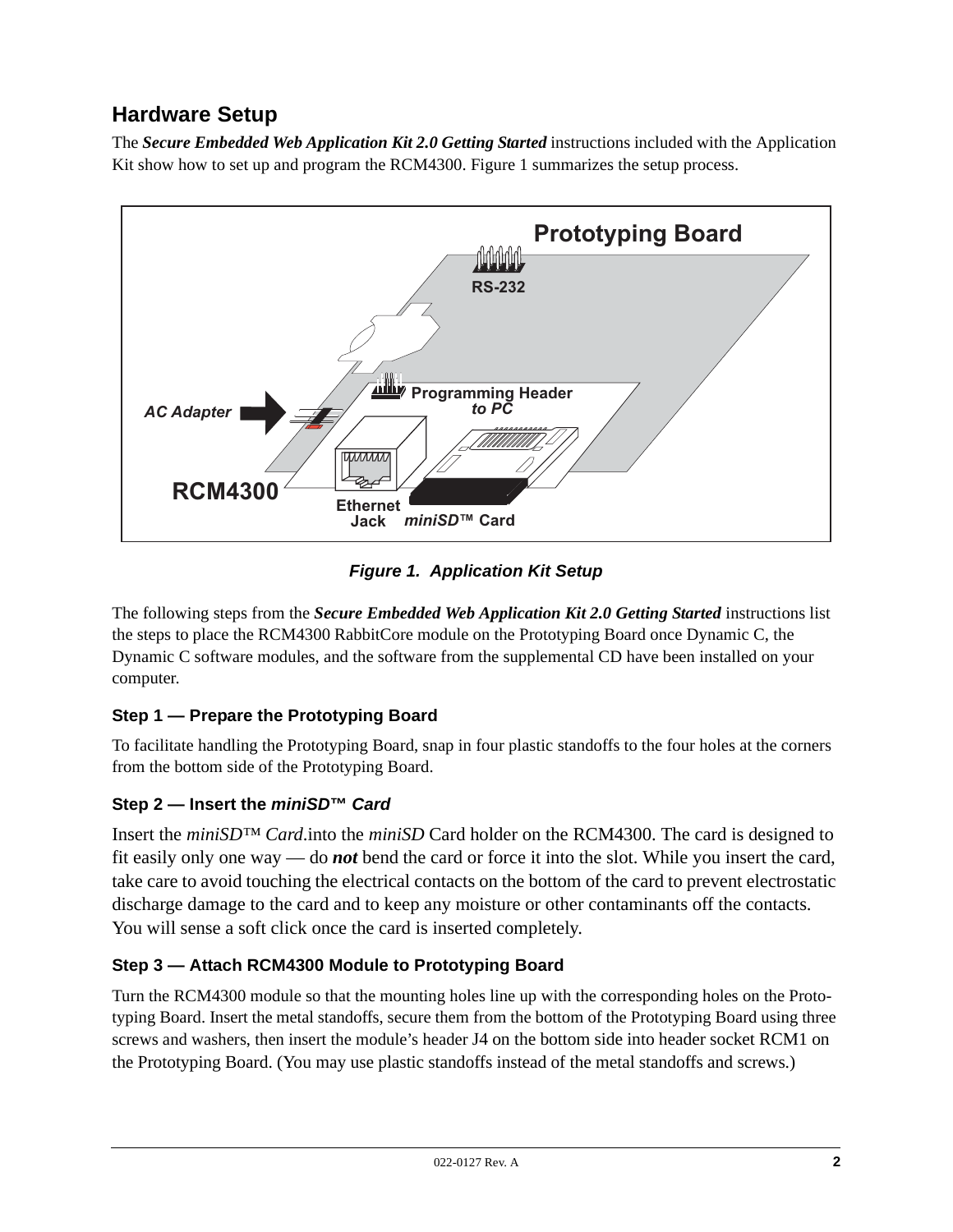#### **Step 4 — Connect Programming Cable**

Connect the 10-pin connector of the programming cable labeled **PROG** to header J1 on the RCM4300. Be sure to orient the marked (usually red) edge of the cable towards pin 1 of the connector. (Do not use the **DIAG** connector, which is used for a normal serial connection.)

Connect the other end of the programming cable to an available USB port on your computer.

Your computer should recognize the new USB hardware, and the LEDs in the shrink-wrapped area of the USB programming cable will flash — if you get an error message, you will have to install USB drivers. Drivers for Windows XP are available in the Dynamic C **Drivers\Rabbit USB Programming Cable\WinXP\_2K** folder — double-click **DPInst.exe** to install the USB drivers. Drivers for other operating systems are available online at [www.ftdichip.com/Drivers/VCP.htm](http://www.ftdichip.com/Drivers/VCP.htm).

#### **Step 5 — Connect Power**

Once all the other connections have been made, you can connect power to the Prototyping Board.

First, prepare the AC adapter for the country where it will be used by selecting the plug. The Secure Embedded Web Application Kit 2.0 presently includes Canada/Japan/U.S., Australia/N.Z., U.K., and European style plugs. Snap in the top of the plug assembly into the slot at the top of the AC adapter, then press down on the spring-loaded clip below the plug assembly to allow the plug assembly to click into place. Release the clip to secure the plug assembly in the AC adapter.

Connect the AC adapter to 3-pin header J1 on the Prototyping Board as shown in [Figure 1](#page-1-0). The connector may be attached either way as long as it is not offset to one side—the center pin of J1 is always connected to the positive terminal, and either edge pin is ground.

Plug in the AC adapter. The **PWR** LED on the Prototyping Board next to the power connector at J1 should light up. The RCM4300 and the Prototyping Board are now ready to be used.

**NOTE:** A **RESET** button is provided on the Prototyping Board next to the battery holder to allow a hardware reset without disconnecting power.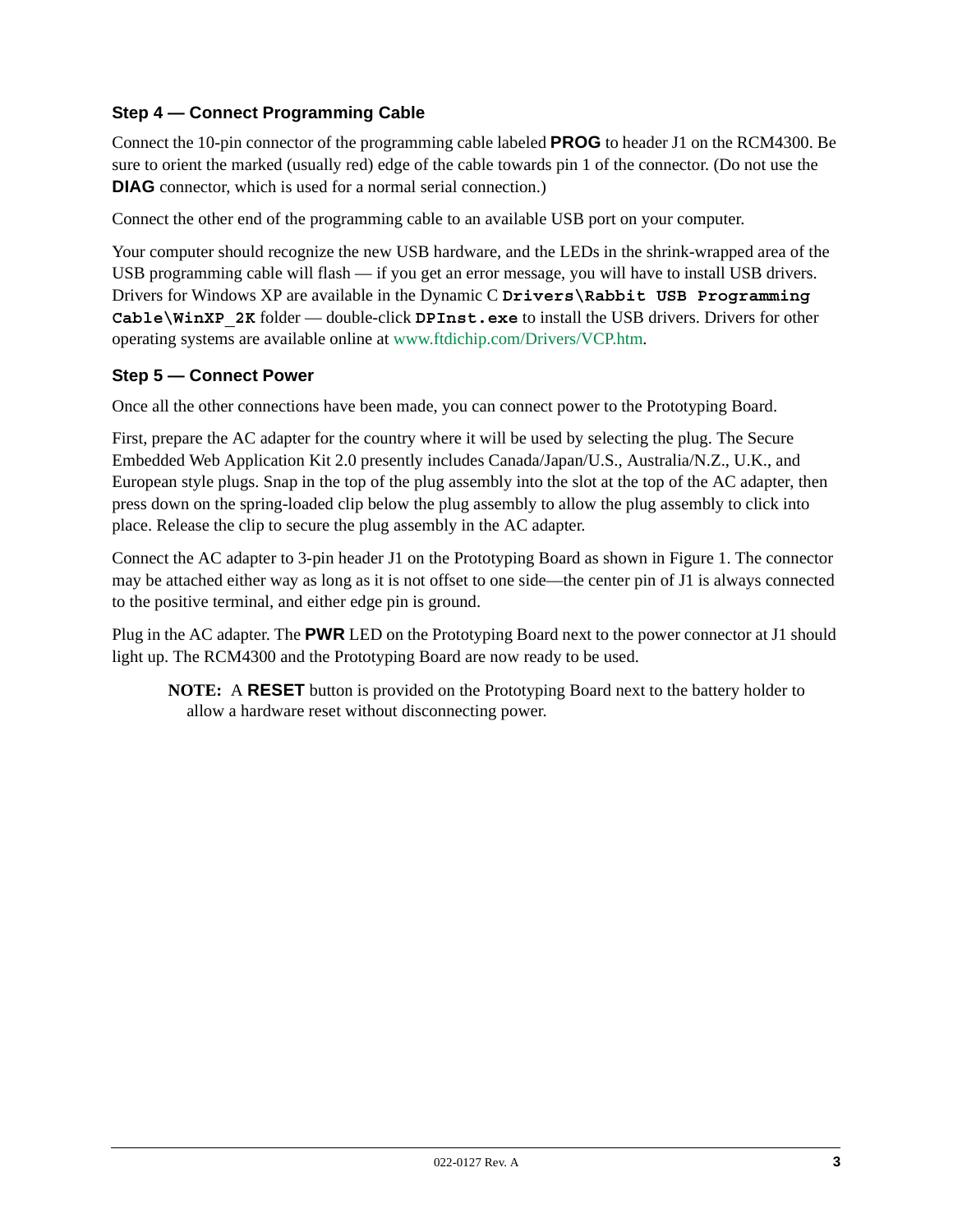# **Computer Setup**

Follow these instructions to set up your computer. Check with your administrator if you are unable to change the settings as described here since you may need administrator privileges. The instructions are specifically for Windows XP, but the interface is similar for other versions of Windows.

- **TIP:** If you are using a computer that is already on a network, disconnect the computer from that network to run these sample programs. Write down the existing settings before changing them to facilitate restoring them when you are finished with the sample programs and reconnect your computer to the network.
- 1. Go to the control panel (**Start > Settings > Control Panel**), and then double-click the Network Connections icon.
- 2. Select the Local Area Connection and click the "Properties" button on the "General" tab. Click "Internet Protocol (TCP/IP)" and click the "Properties" button on the "General" tab.

In earlier versions of Windows, you would select the network interface card used for the Ethernet interface you intend to use (e.g., **TCP/IP Xircom Credit Card Network Adapter**) and click on the "Properties" button. Now "Configure" your interface card for an "Auto-Negotiation" connection on the "Advanced" tab. Now select the **IP Address** tab, and check **Specify an IP Address**, or select TCP/IP and click on "Properties" to assign an IP address to your computer (this will disable "obtain an IP address automatically")

**NOTE:** Your network interface card will likely have a different name.

3. Assign the following IP address settings to your computer (this will disable "obtain an IP address automatically"):

IP Address : 10.10.6.101

Netmask : 255.255.255.0

Default gateway : 10.10.6.1

4. Click **<OK>** or **<Close>** to exit the various dialog boxes.

Use the Cat. 5 Ethernet crossover cable to connect the RCM4300 to your computer's RJ-45 Ethernet jack.

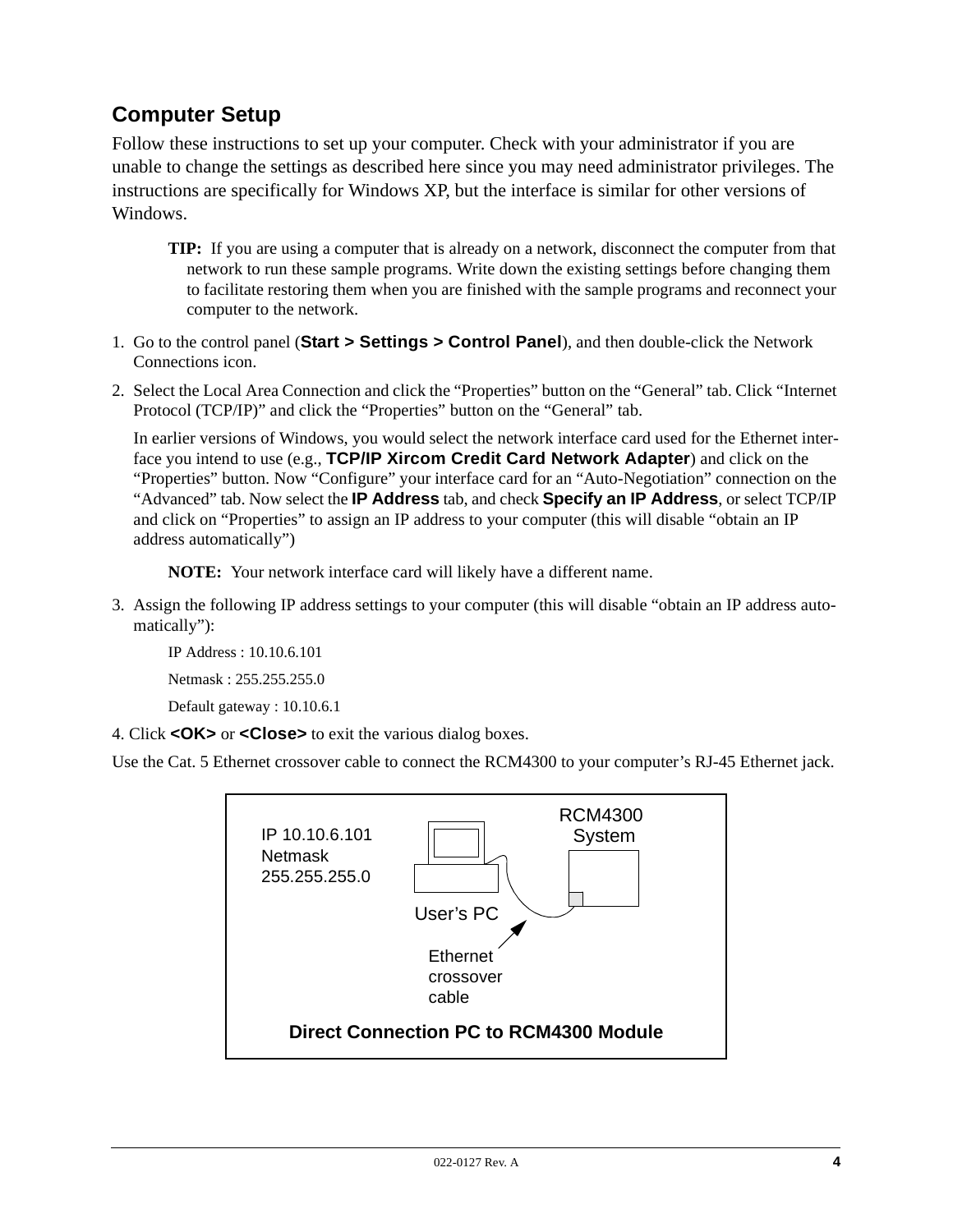## **Sample Programs**

The following sample programs are available for the Secure Embedded Web Application Kit 2.0, and can be found in the Dynamic C **SAMPLES\SecureWeb** folder.

Follow these steps to run these and other sample programs.,

- 1. Your RCM4300 with the *miniSD™ Card* installed must be plugged in to the Prototyping Board as described in the *Secure Embedded Web Application Kit 2.0 Getting Started* instructions.
- 2. Dynamic C and the software from the Dynamic C software modules and supplemental CD in the Secure Embedded Web Application Kit 2.0 must be installed and running on your computer.
- 3. The programming cable must connect the programming header on the RCM4300 to your computer.

4. Power must be applied to the RCM4300 via the Prototyping Board.

To run a sample program, open it with the **File** menu, then run it by selecting **Run** in the **Run** menu (or press **F9**).

#### **Getting Ready to Work with the Sample Programs**

#### **Browser Setup**

Except for the two sample programs used to configure network settings, the sample programs use the **TCPCONFIG 1** macro. As long as you have not changed this macro, enter the following server address in your Web browser to bring up the Web page served by the sample program.

```
http://10.10.6.100
```
The two sample programs that illustrate how to configure network settings via a Web interface, **SSL\_** FAT NETCNFIG.C and SSL FAT NETCNFIG.C, use the **TCPCONFIG** 0 macro, which means that the network settings are specified in the sample program. Use the following server address in your Web browser to bring up the Web page served by these two sample program.

```
http://192.168.1.197
```
Otherwise use the TCP/IP settings you entered according to the Dynamic C **LIB\Rabbit4000\TCP\_ CONFIG.LIB** library.

#### **SSL Certificate**

Before you can compile and run the sample programs, you must first create a certificate named **mycert. dcc** in the Dynamic C **SAMPLES\SecureWeb\cert** directory. Use the Rabbit SSL certificate utility, which is included in the SSL installation, to create the certificate. Complete details of how to do this are provided in Section 4.1 of the *Secure Sockets Layer (SSL) Protocol* guide in the Dynamic C documentation. This certificate is called by the **#ximport** line in the sample programs.

**#ximport 'cert\mycert.dcc' SSL\_CERTIFICATE**

#### **Login Information**

Username: rabbit Password: test

#### **Format the** *miniSD Card*

Format the *miniSD Card* using the FAT16 file system. The **FAT** CREATE. C sample program in the **SAMPLES\Filesystem\FAT** directory provides an example of how to format the *miniSD Card*.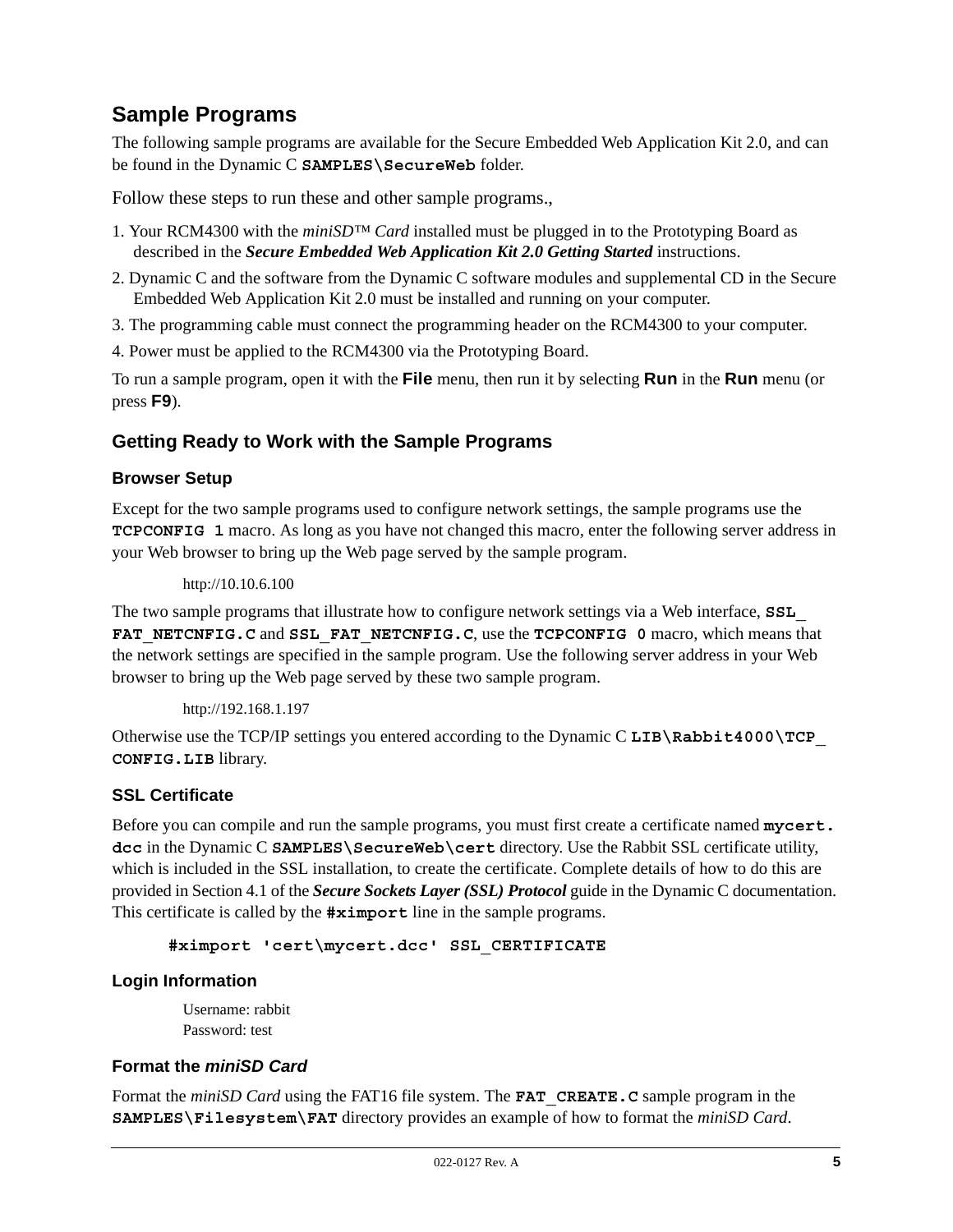#### **Sample Program Descriptions**

• **INFO** PROTECT. C—This sample program demonstrates the basic capabilities of the Secure Embedded Web Application Kit 2.0.

Once you have compiled and run this sample program, point your Web browser to the IP address you set in the preparatory steps. The sample program serves a Web page with a login button that redirects you to an SSL-secured Web page to enter a username and password. Once you are logged in, you may enter data, which will be encrypted and stored on the miniSD Card in the **cdata.txt** file.

Once the new record is stored, the entire **cdata.txt** file is decrypted and displayed in the Dynamic C **STDIO** window.

You may break this sample program down into two programs as you develop your own application.

- 1. Gather and store data securely using the **Data\_Set\_cb()** and **Write\_Data()** function calls.
- 2. Retrieve, examine, and manipulate data using the **Read\_Data()** function call.
- **SD** LOCK.C—This sample program and its associated sample program **SD\_UNLOCK.C** demonstrate how to lock and unlock data on a *miniSD Card* with a shared key.

Once you have compiled and run this sample program, point your Web browser to the IP address you set in the preparatory steps. The sample program serves a Web page with a login button that redirects you to an SSL-secured Web page to enter a username and password. Once you are logged in, you will enter a passphrase that will then be used to encrypt the **SD\_lock.txt** data file and the MD5 checksum in the **SD\_lock.log** file on the *miniSD Card*.

Once the files are created, run the **SD\_UNLOCK.C** sample program to validate the data.

• **SD** UNLOCK.C—This sample program and its associated sample program **SD\_LOCK.C** demonstrate how to lock and unlock data on a *miniSD Card* with a shared key.

Run the **SD\_LOCK.C** sample program to create the data and checksum log files before you compile and run this sample program. Once you have the files, run the **SD\_UNLOCK.C** sample program, and point your Web browser to the IP address you set in the preparatory steps. The sample program serves a Web page with a login button that redirects you to an SSL-secured Web page to enter a username and password. Once you are logged in, you will enter a passphrase that will then be used to access the data stored on the *miniSD Card*.

## **A Hypothetical Security Issue**

Two users (Alice and Bob) would like to exchange data, but are concerned about security over the Internet. Alice contracts a courier to hand-deliver a *miniSD Card* with encrypted data to Bob.

- 1. Alice and Bob agree on a passphrase that will be used to generate an AES symmetric key to lock and unlock the data.
- 2. The Rabbit generates an MD5 checksum on the data before they are encrypted.
- 3. The checksum is stored in a file (**SD\_lock. log**) that is encrypted using the passphrase.
- 4. The data are stored in a file (**SD\_lock.txt**) that is encrypted using the passphrase.
- 5. The encrypted files are stored on the *miniSD Card* that Alice sends it to Bob via the courier.
- 6. When Bob receives the *miniSD Card*, both files are decrypted with the passphrase.
- 7. The MD5 checksum is used to verify the integrity of the file, and Bob is able to view it.

If a villain intercepts the *miniSD Card*, there would be nothing he could do with the card other than what was intended. He doesn't know the passphrase or the AES key generated from the passphrase, so he cannot read the data on the *miniSD Card*. Furthermore, he can't change the data because the MD5 checksum that is encrypted within the data would no longer match.

Alice and Bob can invalidate old cards by changing the AES key/passphrase that is used to encrypt the data.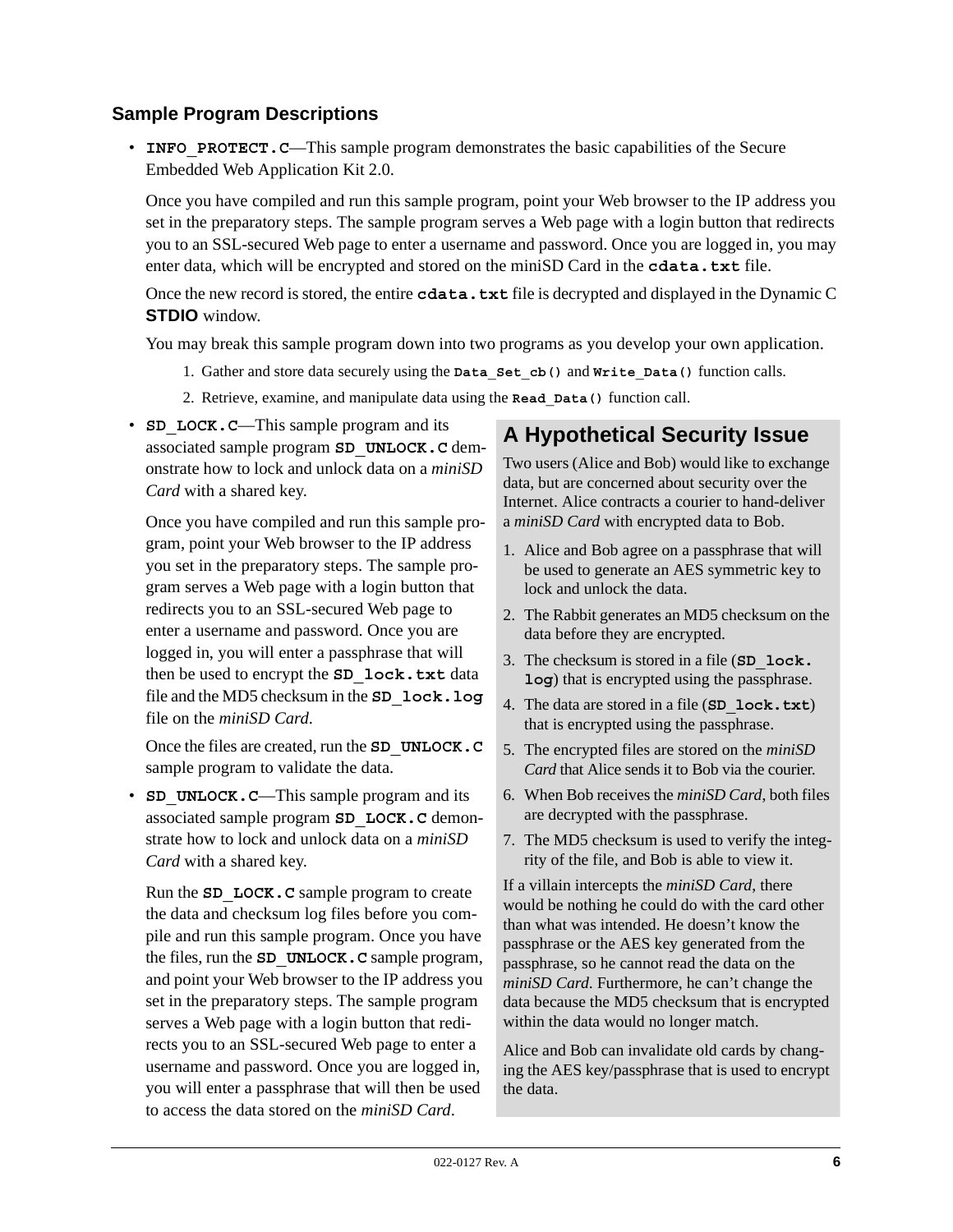• **SSL\_SD\_EXPLORE. C—This sample program demonstrates how to access the the** *miniSD Card* **via** HTTP and HTTPS (SSL) servers. It also illustrates how to protect folders and files so that only authenticated users can access them via the Web interface. Users can view folders and files, upload and download files, and delete files via a Web interface..

By default, the sample program creates an ADMIN\_FOLDER called "admin" that is only accessible by the ADMIN\_USER authenticated by the ADMIN\_PWORD. The default username and password for these sample programs will allow access to the ADMIN\_FOLDER.

ADMIN\_FOLDER "admin"

ADMIN\_USER "rabbit"

ADMIN\_PWORD "test"

If the ADMIN\_FOLDER, ADMIN\_USER, or ADMIN\_PWORD macros are changed, they must also be changed in the **sd\_explore.htm** file in the **Pages** folder.

• **SSL FAT NETCNFIG. C**—This sample program provides an easy method to configure the network settings of a device using the **ifconfig()** function call and a Web page driven by RabbitWeb and protected by SSL. New settings are entered via the Web interface and are stored on the on the *miniSD Card* in a file called **net.cfg**. The **net.cfg** file is parsed on startup to get the network settings. If there is no net.cfg file, one is created and a default IP address is stored there.

When the network settings change, the sample program will test the new IP address by pinging it. If the ping receives a response, that means that another device on the network has the same IP address. The program will abort changing the network settings. Otherwise the previous network settings will be stored in a flat text file named **net.log** on the *miniSD Card*.

The file names can be changed by using the **CONFIG\_FILE** and **LOG\_FILE** macros in the FAT configuration portion of the code.

Remember to access the Web interface via http://192.168.1.197 in your Web browser.

**NOTE:** Be cautious when using a Web-based program to set the IP address of the device. If the IP address is set incorrectly, you may no longer be able to access the Web page. This program does not test for incorrectly typed IP addresses.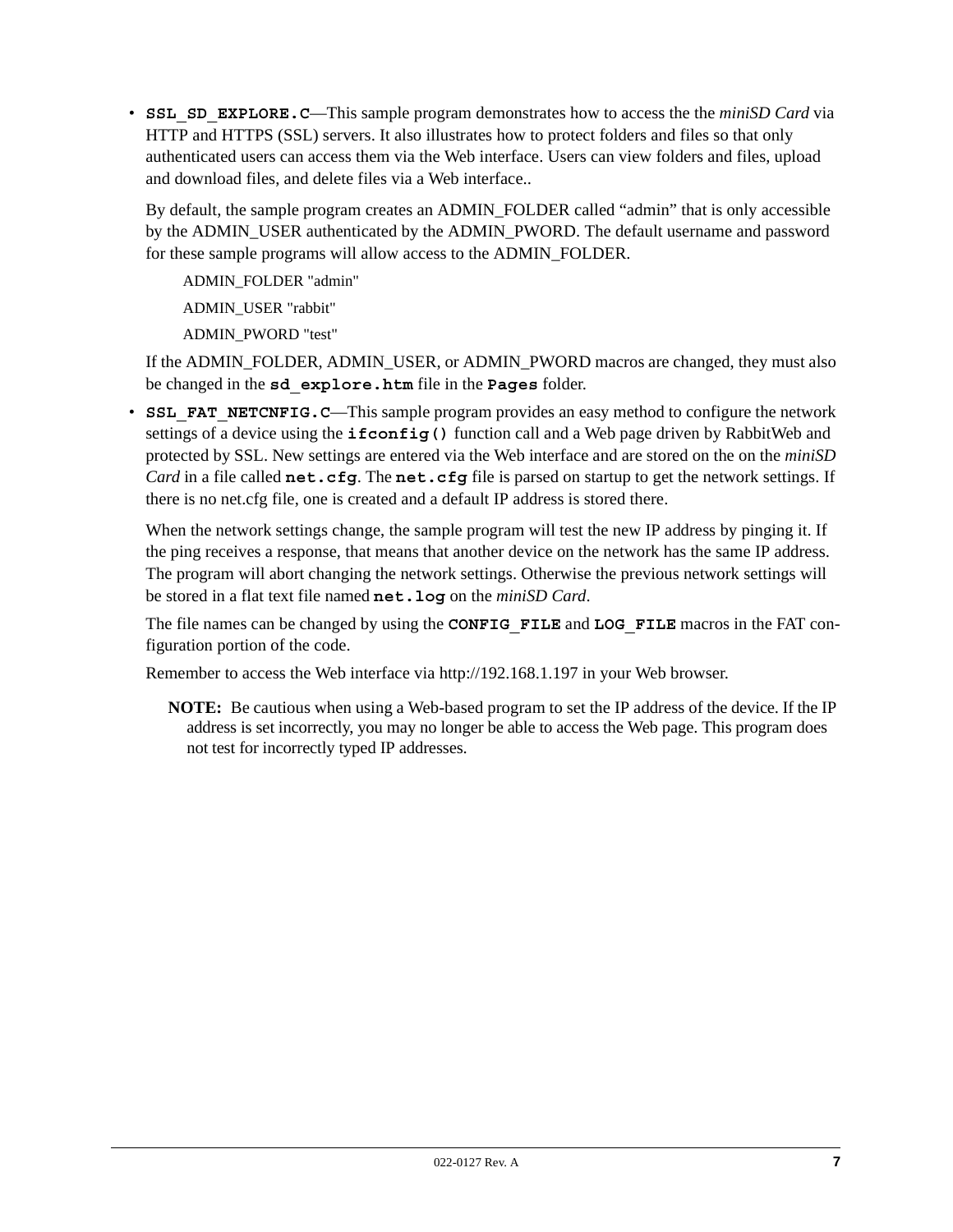• **SSL** FATSHELL.C—This sample program demonstrates the use of the FAT file system using UNIX or DOS style commands. This sample program can be used to format either an empty device or unformatted FAT partitions. The sample program can also be used to reformat existing partitions once it is running, which is essentially a fast way to delete all files. When an empty device is being formatted, the shell sample program creates one large FAT partition and then formats that partition. You will be prompted for permission to proceed before formatting an empty device. Use the shell's format command to format partitions that are either formatted or unformatted.

The shell commands are reproduced below.

| <b>FAT_Shell</b> commands                                                                                                                                                                                                                                                                                                                                                                                                                                                                                                                                                                                                                                                                                                                                                                                                                                                                                                                                                                                                                                                                                               |
|-------------------------------------------------------------------------------------------------------------------------------------------------------------------------------------------------------------------------------------------------------------------------------------------------------------------------------------------------------------------------------------------------------------------------------------------------------------------------------------------------------------------------------------------------------------------------------------------------------------------------------------------------------------------------------------------------------------------------------------------------------------------------------------------------------------------------------------------------------------------------------------------------------------------------------------------------------------------------------------------------------------------------------------------------------------------------------------------------------------------------|
| p:Set partition where p is partition id<br>cd [dirname]Change directory [root]<<br>pwdPrint current directory<br>touch filename [alc]Create file [1 cluster alloc]<br>mtouch n filename [alc]. Create n files [1 cluster each]<br>wr filename [bytes]Write to file [1k]<br>mwr n filename [bytes]Write to n files [1k each]<br>ap filename [bytes] Append to file [1k]<br>map n filename [bytes]. Append to n files [1k each]<br>mkdir dirnameCreate directory<br>mmkdir n dirnameCreate n directories<br>rd filename [bytes]Read from file [first 1k max]<<br>split filename newfile. Split excess allocation to newfile<br>trunc filename [bytes]Truncate file [length] (Free Prealloc.)<br>del filenameDelete the file<br>rmdir dirnameRemove the directory (must be empty)<br>tail filename [bytes]Read last bytes from file [last 1k max]<br>pdumpPrint partition info<br>$fat$ [startx [endx]]Print FAT table $[2 [64]]$<br>stat filenamePrint file/directory info<br>format $[p]$ Erase partition or device $a, b, \ldots, 0, \ldots$<br>helpPrint this help message<br>exitUnmount the SD Card and exit program |
| $h$ or ? = help>                                                                                                                                                                                                                                                                                                                                                                                                                                                                                                                                                                                                                                                                                                                                                                                                                                                                                                                                                                                                                                                                                                        |

• **SSL NETCNFIG.C—This sample program provides an easy method to configure the network settings** of a device using the **ifconfig()** function call and a Web page driven by RabbitWeb and protected by SSL. New settings are entered via the Web interface and the sample program will test the new IP address by pinging it. If the ping receives a response, that means that another device on the network has the same IP address. The program will abort changing the network settings.

Remember to access the Web interface via http://192.168.1.197 in your Web browser.

**NOTE:** Be cautious when using a Web-based program to set the IP address of the device. If the IP address is set incorrectly, you may no longer be able to access the Web page. This program does not test for incorrectly typed IP addresses.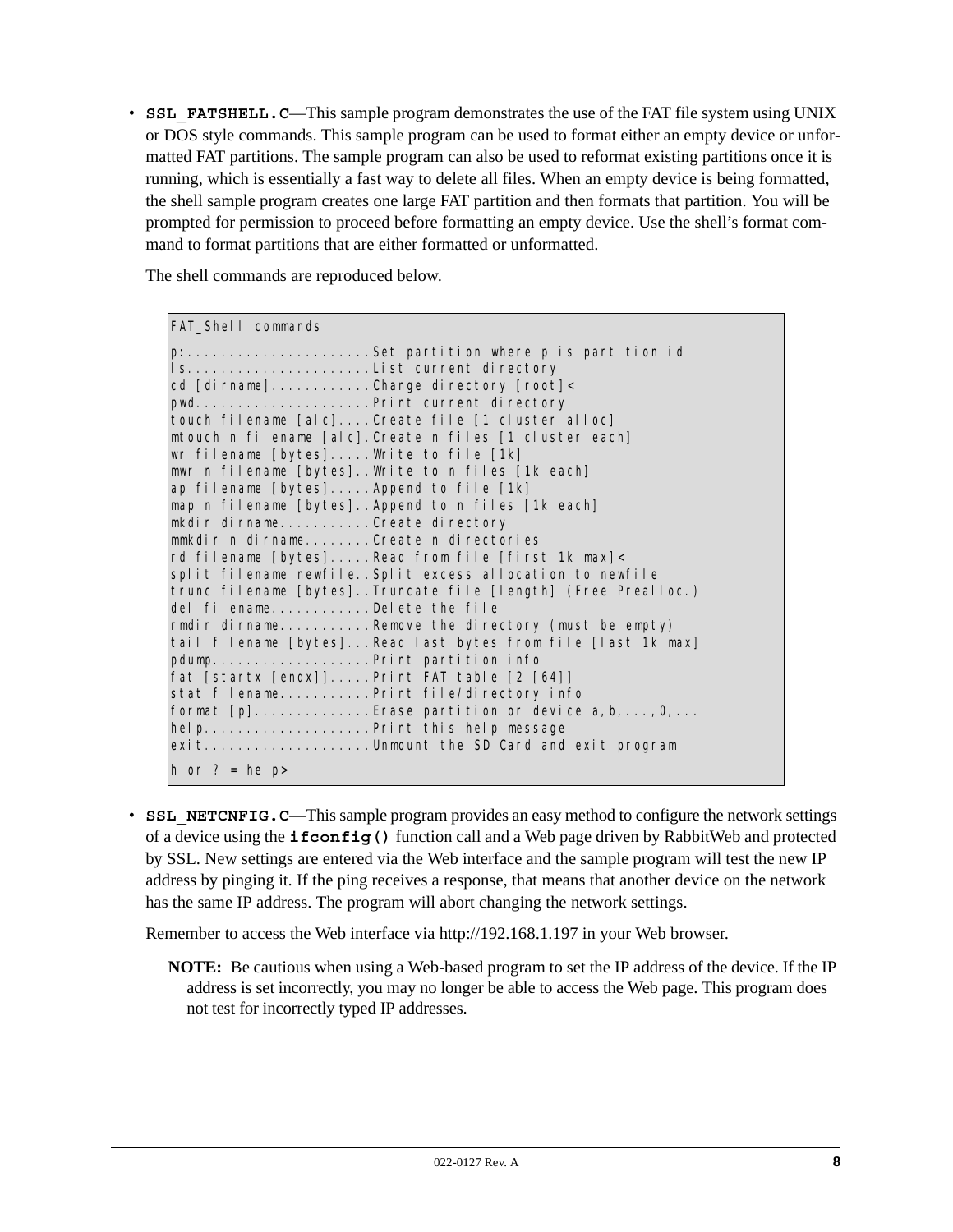• **SSL RSI.C—This sample program demonstrates how to control and monitor I/O via a Web** browser in real time. The sample program uses a CGI function call to communicate with a client application within the ssl\_rsi.htm Web page. The client application uses JavaScripts, iframes, and forms to communicate with the Rabbit server (server cgi() function call). This technique is called remote scripting with iframes, and it allows Web servers to send data to clients without having client requests. It allows for event-driven Web applications, which are hosted in the Web browser. Up to five users can access the Rabbit server and view I/O in real time. This is limit is set by the **HTTP\_ MAXSERVERS-1** macro, which is set to 6. (At least one socket must remain open for users to have the ability to post output changes to the server.)

This program also uses SSL and HTTP basic authentication. Any user can monitor the status of I/O in real time, but only the ADMIN\_USER, who is authenticated using HTTP Basic over an SSL connection, is able to make changes to the I/O.

Once you compile and run this sample program, you may access the Web interface through your Web browser to toggle the Prototyping Board "LEDs" on/off with the "switches."

Parallel Port B bit  $2 =$  Prototyping Board LED DS2 Parallel Port B bit  $3 =$  Prototyping Board LED DS3 Parallel Port B bit  $4 =$  Prototyping Board switch S2 Parallel Port B bit  $5 =$  Prototyping Board switch S3

• **SSL RSI RWEB. C—This sample program demonstrates how to control and monitor I/O via a Web** browser in real time. The sample program uses a CGI function call to communicate with a client application within the ssl\_rsi.htm Web page. The client application uses JavaScripts, iframes, and forms to communicate with the Rabbit server (**server\_cgi()** function call). This technique is called remote scripting with iframes, and it allows Web servers to send data to clients without having client requests. It allows for event-driven Web applications, which are hosted in the Web browser. Up to five users can access the Rabbit server and view I/O in real time. This is limit is set by the **HTTP\_ MAXSERVERS-1** macro, which is set to 6. (At least one socket must remain open for users to have the ability to post output changes to the server.)

This program also uses SSL and HTTP basic authentication. Any user can monitor the status of I/O in real time, but only the ADMIN\_USER, who is authenticated using HTTP Basic over an SSL connection, is able to make changes to the I/O.

Once you compile and run this sample program, you may access the Web interface through your Web browser to toggle the Prototyping Board "LEDs" on/off with the "switches."

Parallel Port B bit  $2 =$  Prototyping Board LED DS2 Parallel Port B bit  $3 =$  Prototyping Board LED DS3 Parallel Port B bit  $4 =$  Prototyping Board switch S2 Parallel Port B bit  $5 =$  Prototyping Board switch S3

• **SSL RTC RWEB.C—This sample program demonstrates how to view the Rabbit's real-time clock** via a Web browser. The ADMIN\_USER, who is authenticated using basic authentication over an SSL connection, is able to make changes to the date/time.

The date and time are stored in UTC/GMT, which is converted to the time zone the computer is set to using the JavaScript Date object in the Web browser.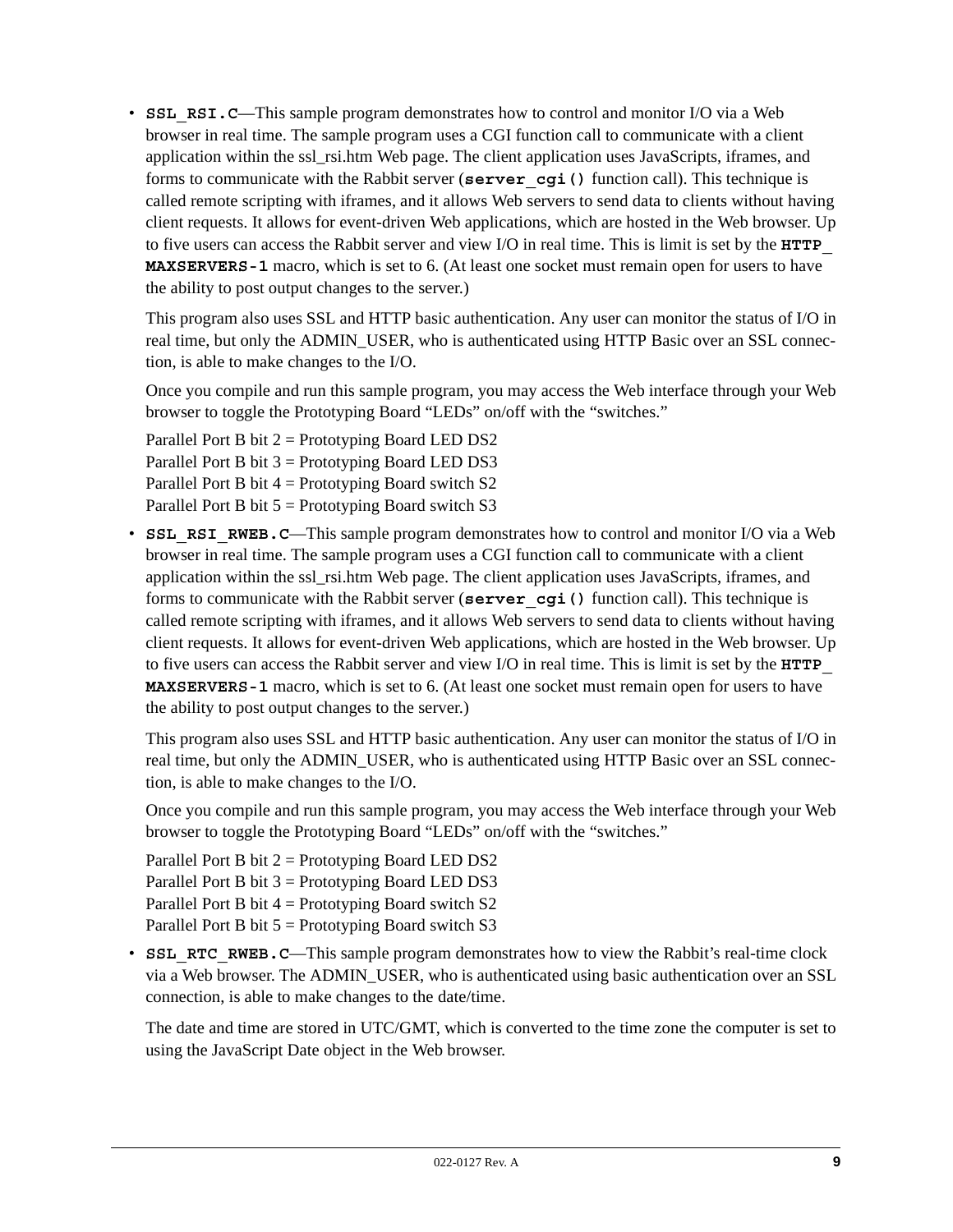# **Appendix — Software Reference**

### **Sample Program**

Let's examine some of the code in the **SSL FATSHELL.** C sample program.

First, the program settings used at startup are defined. These macros are used by the parameters in the function calls, and you may change the macro definitions to suit your needs.

#### **TCP/IP Configuration**

#### **#define TCPCONFIG 1**

The **TCPCONFIG 1** macro specifies a basic Ethernet configuration with no PPP, no DHCP, and no runtime setup. The macro will set the IP configuration as follows.

IP Address : 10.10.6.100 Netmask : 255.255.255.0 Nameserver: 10.10.6.1 Default gateway : 10.10.6.1

If you would like to change the default values, for example, to use an IP address of **10.1.1.2** for the RCM4300 module, and **10.1.1.1** for your PC, you can edit the values in the section that directly follows the "General Configuration" comment in the **TCP\_CONFIG.LIB** library. You will find this library in the Dynamic C **LIB\TCPIP** directory.

You can create a **CUSTOM CONFIG.LIB** library and use a **TCPCONFIG** value greater than 100. Instructions for doing this are at the beginning of the **TCP\_CONFIG.LIB** library in the **LIB\TCPIP** directory.

There are some other "standard" configurations for **TCPCONFIG** that let you select different features such as DHCP. Their values are documented at the top of the **TCP\_CONFIG.LIB** library in the **LIB\TCPIP** directory. More information is available in the *Dynamic C TCP/IP User's Manual*.

#### **Web Interface Configuration**

These commands are used to configure the Web interface. The **HTTP\_MAXBUFFER** macro is used for each Web server to hold received and transferred information. In particular, it holds each header line received from the Web client. Digest authentication generally results in a large WWW-Authenticate header that can be larger than the default **HTTP\_MAXBUFFER** value of 256.

These macros set the size of the network buffer to 40 bytes, the maximum number of HTTP servers on port 80 (4), the maximum number of open sockets (4), the number of TCP socket buffers (4), and the maximum name length of each dynamic or static resource (32 bytes).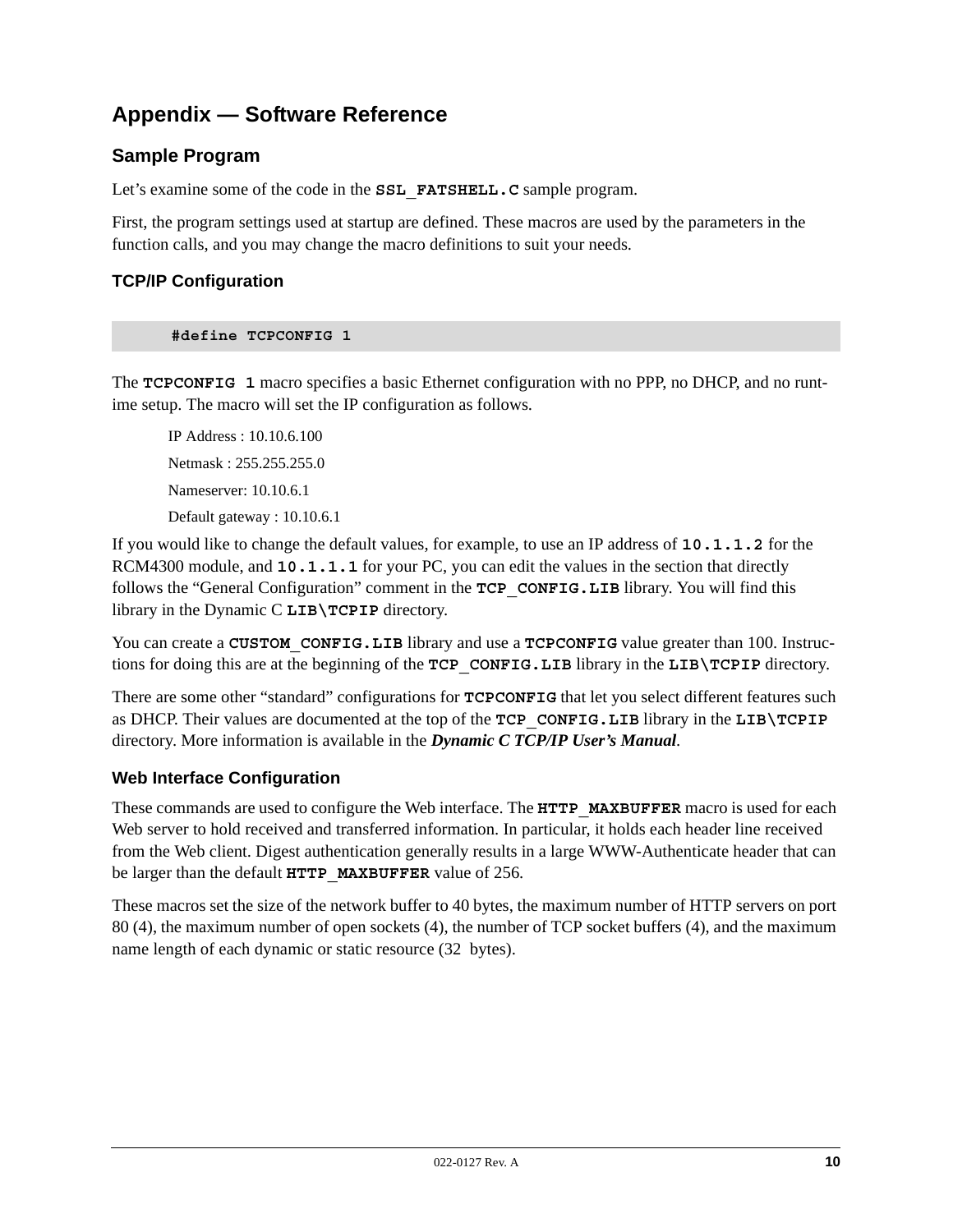```
#define HTTP_MAXBUFFER (ETH_MTU-40)/2
#define HTTP_MAXSERVERS 4 
      // must have more than 1 server for this sample
#define SSPEC_MAX_OPEN HTTP_MAXSERVERS
#define SSPEC_MAXNAME 32
#define MAX_TCP_SOCKET_BUFFERS HTTP_MAXSERVERS
#define TCP_BUF_SIZE (ETH_MTU-40)*4
#define MAX_CMD_SIZE 64 // maximum size of a command
#define MAX_PWD_SIZE 64 // maximum size of directory path
#define MAX_LINE_SIZE MAX_PWD_SIZE+28 // maximum size of a single rsp
#define STDIO_ENABLE_LONG_STRINGS
     // allows for longer printf statements than the default 128 bytes
#define MAX_SIZE_RSP_PAGE 4096 // maximum size of fatRSP.htm page
```
These macros set up the number of HTTPS sockets.

```
#define HTTP_SSL_SOCKETS 2 // number of HTTP_SERVERS to use as HTTPS
#define SSL_MAX_CONNECTIONS HTTP_SSL_SOCKETS
```
The *Dynamic C TCP/IP User's Manual* (Volume 2) provides additional information about these macros and their use.

#### **Authentication**

These macros contain the username and password information used for logon authentication.

```
#define USE_HTTP_BASIC_AUTHENTICATION 1
#define ADMIN_USER "rabbit"
#define ADMIN_PWORD "test"
#define ADMIN_REALM "Secure"
```
#### **Debugging Macro Settings**

These debugging macros allow the flow to be documented without stopping the sample program's execution. Uncomment the commented out macros to enable the debug options.

```
//#define LOCAL_VERBOSE // uncomment to enable local printf statements
#ifdef LOCAL_VERBOSE
    #define BLACK "\x1b[30m" // foreground colors for printf
    #define RED "\x1b[31m" // foreground colors for printf
    #define GREEN "\x1b[32m" // foreground colors for printf
    #define BLUE "\x1b[34m" // foreground colors for printf
#endif
```